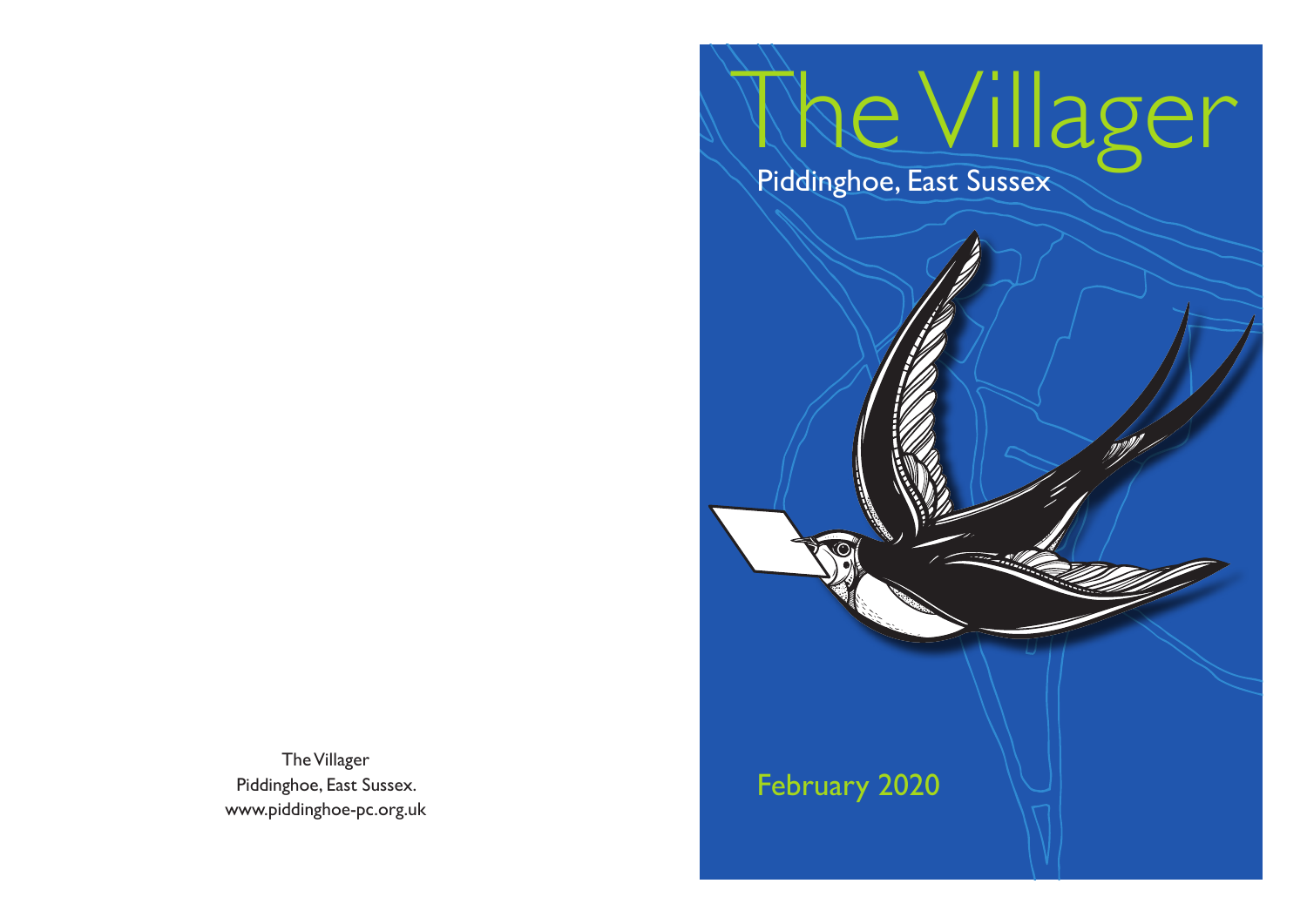## **EDITORIAL**

After the shock of the landslide General Election, we now face the partial loss of our Sussexes. We waited 200 years between the creation of the first and second Duke. Will the second become the Duke of Sussex and Vancouver/Toronto/wherever in Canada? Unfortunately, another ugly word has entered our vocabulary: Megxit.

Perhaps this adds spice of sorts to February, often the dreariest of months. It does have Valentine's Day, of course. Still exciting to some. But if you have nothing better to do, and want to see what Americans get up to, look up National Day Calendar on the internet. It features something to 'salute' every day in February. It includes National Groundhog Day, Personal Trainer Awareness Day, Bloody Mary Day, Baked Alaska Day, Tooth Fairy Day. Loads of them! 'Only in America', as the saying goes, and America is awfully close to Canada.

What happened to the road surfacing? We anticipated smooth driving by Christmas. Pity anyone standing in the rain at the bus stop. The road has collapsed right in front of it, where the rain gathers. The 'boy racers', travelling at great speed by then, have such fun whooshing through the standing water and soaking anyone standing there. So why not move the bus shelter, now stranded and unused near Molly's Bench, to the main road? It has possibly the most interesting design in the history of bus shelters. On the C7, it will need to stand with its back to the road to protect the hapless from whooshing. It does have a solid back. The roof, of a most unusual design, going upwards instead of downwards, offering the possibility of maximum exposure to the elements, will still not afford protection at its front. But the sides of the shelter are so narrow, we would not need to cut a spy hole to see if the bus is coming! As it stands, it remains a memorial to a tremendous amount of arguing that took place in the Village as to whether we should have a bus shelter or not!

What about seating? Bill Pierce might want to take some of the Village Hall chairs over there. Not everyone will agree with that.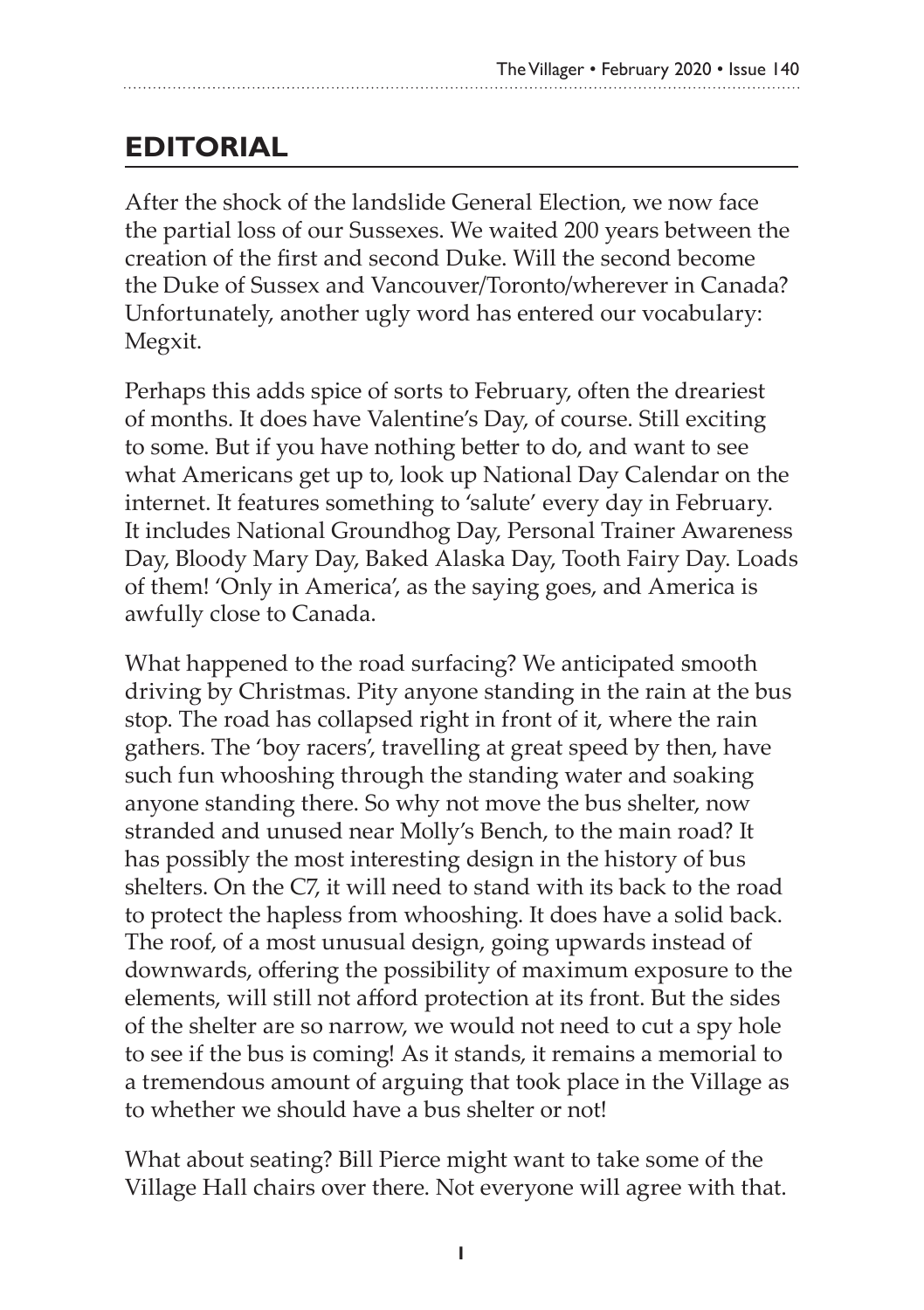The shelter does come with a bench of sorts in it, but that could go for firewood when it has dried out. (See 'roof', op cit.) But why not some decent seats? If one is forced to use the bus service, one is suffering enough already. Or we could dispense with the whole idea and hope that the road surfacing is done, and done properly! Have you noticed the surface of the Newhaven Ring Road? What traffic fun there will be when they fix that!

Villagers who have had pellets flying into their back gardens will be interested to hear that a Planning Appeal has been lodged by a local farmer against a decision to curtail the amount of pheasant shooting he has been doing on his land. The Appeal concerns the Iford area. If the Appeal fails, perhaps some notion of stricter controls might drift further south?

There are signs of life in our gardens. Green shoots are coming up. Snowdrops have begun to appear around the Church, and soon it will be Daffodil Time. Hooray! Then we shall all feel better as there are few sights more beautiful or uplifting than the daffs in full bloom on the Church slope.

*Editorial team: Sheila Redman, Gill Davies, Bill Pierce, Sue Massey.* 

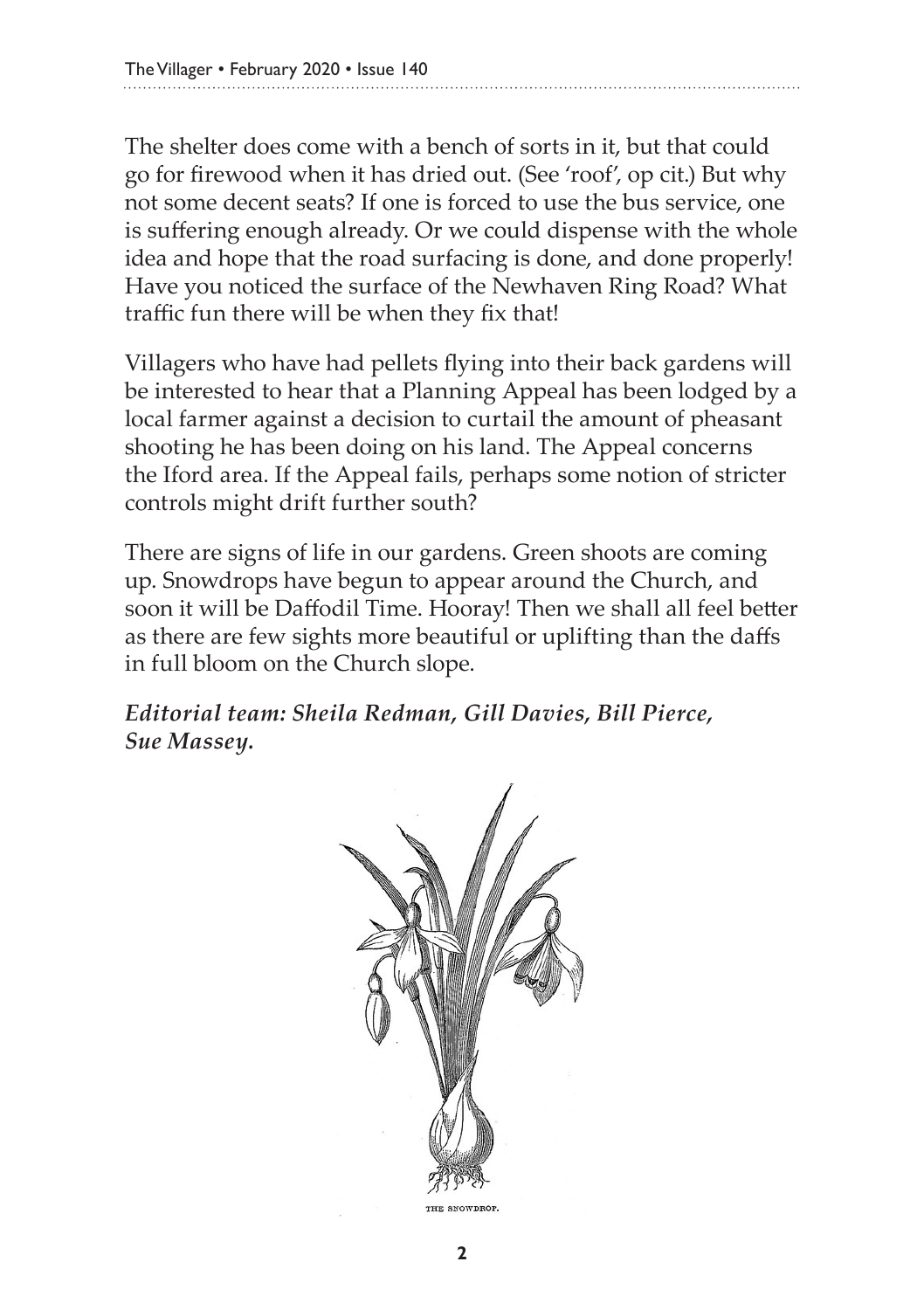## **Piddinghoe Parish Council 2020**

**Minutes of the Parish Council Meeting held at the Village Hall, Piddinghoe, on Tuesday 14th January 2020 at 7.30pm (DRAFT)**

**Present:** David Aicken, Debbie Mills, Angela Ridge, Diana Stevenson, Julian Peterson (Clerk), 1 member of the public.

**Apologies for Absence:** Cllr Sarah Osbourne, Cllr Meyer, Cllr Woolger

**Minutes:** The minutes of the Parish meeting of 19th November 2019 were AGREED by Council and signed by the Chairman.

**Disclosure of Interests:** None

#### **Public Participation:** None

#### **AGENDA**

1. a) Council accepted the accounts as up to the date of the meeting as prepared by the RFO. The Chairman signed the accounts.

The balances as at 6/12/2019: Current Account: ................. £7,226.46 V. Mellor's Bequest: ........... £25,539.81 Reserve Account: ................ £5,013.65 Total ......................................£14,779.92

b) Council agreed not to increase the precept for the year 2019/2020 due to the prudent running of the Parish Council. The amount spent in the first nine months of 2019 was broadly similar to the previous year and no large extra expenditures were envisaged for the coming year. Outgoings amounted to £11,442 the income was £10,892, leaving a difference of -£550. Which still leaves the account with a projected possible total in 1st April 2021 of £3,642. There is a degree of flexibility with unforeseen events. This was agreed.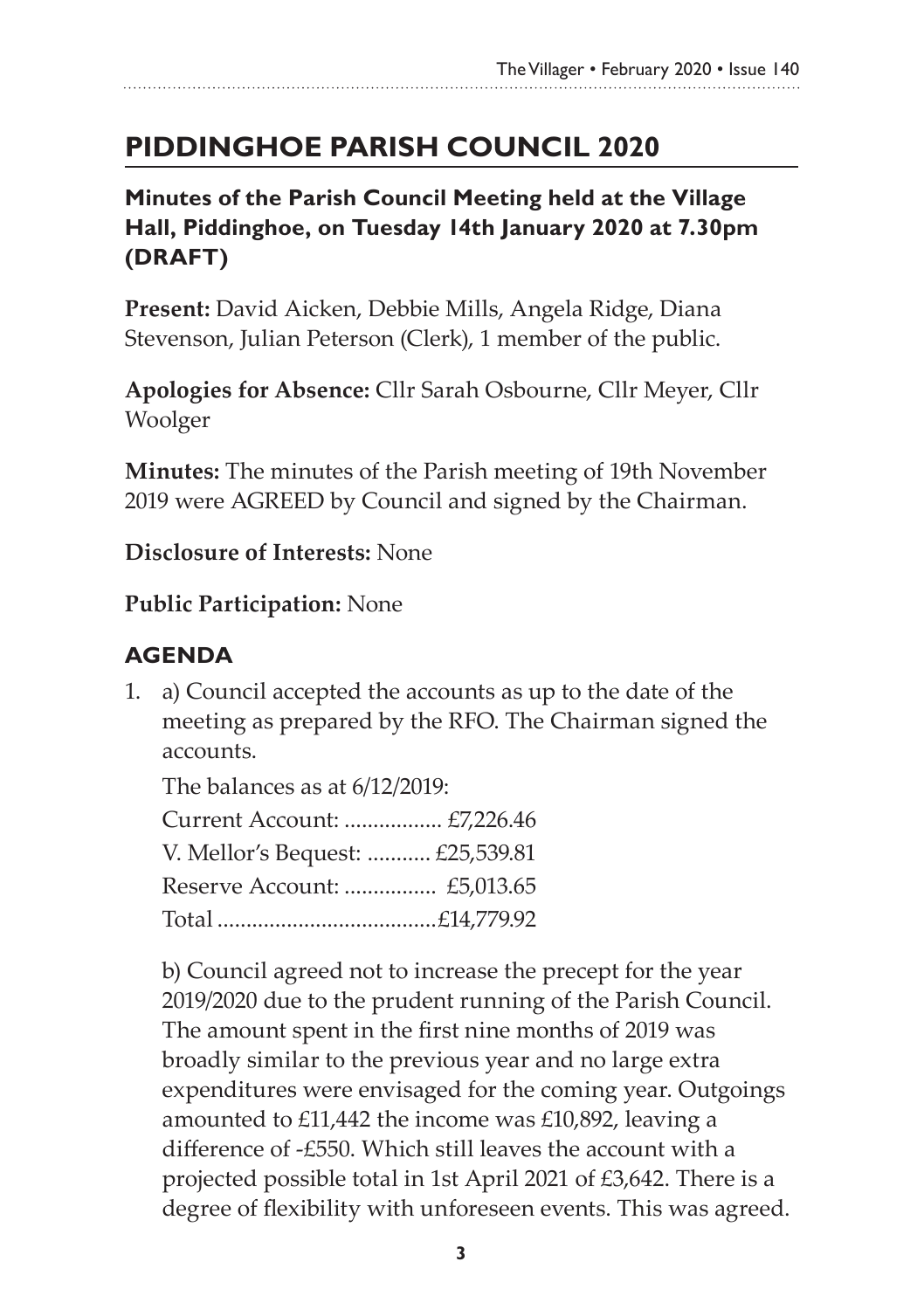- 2. Council agreed to accept the proposed budget and agreed not to put the precept up for the 5th consecutive year.
- 3. There were no planning applications.
- 4. It was agreed that there should be a working party of the Councillors, present, to be convened. The purpose is to look into the role and responsibilities of The Village Hall Management Committee and the Parish Council concerning the Village Hall before the next Council meeting. The Working Party will contact Action In Rural Sussex (AIRS) and agree to pay the subscription to obtain their specialised knowledge together with Ssalc. The Working Party wishes to work in collaboration with the VHMC and will seek a meeting before the next Parish Council Meeting. The clerk will attend the meetings.
- 5. It was agreed at the last meeting that the Chairman would draw up a mowing map that showed ESCC the areas which the PPC wanted mowing, including a stretch from the southern entrance to the village and the field gate and small parking area. ESCC used to mow this area. ESCC accepted the plan submitted by the PPC. Agreeing to the previous price of £200 for the 4 extra mows. The Chairman was thanked for drawing the Map of the areas to be mown.
- 6. It was agreed that Council would look for a public liability insured self-employed handyman who would maintain the playground. The Chairman has been doing this work (unpaid) for many years. Lewes District Council agreed to continue with the play-ground inspections at no further costs for the year.
- 7. The Chairman reported that the tree survey had been completed and there were 3 medium risk tasks that would need to be completed. A quote from the tree surgeon that the PPC used previously would be sought to complete the work.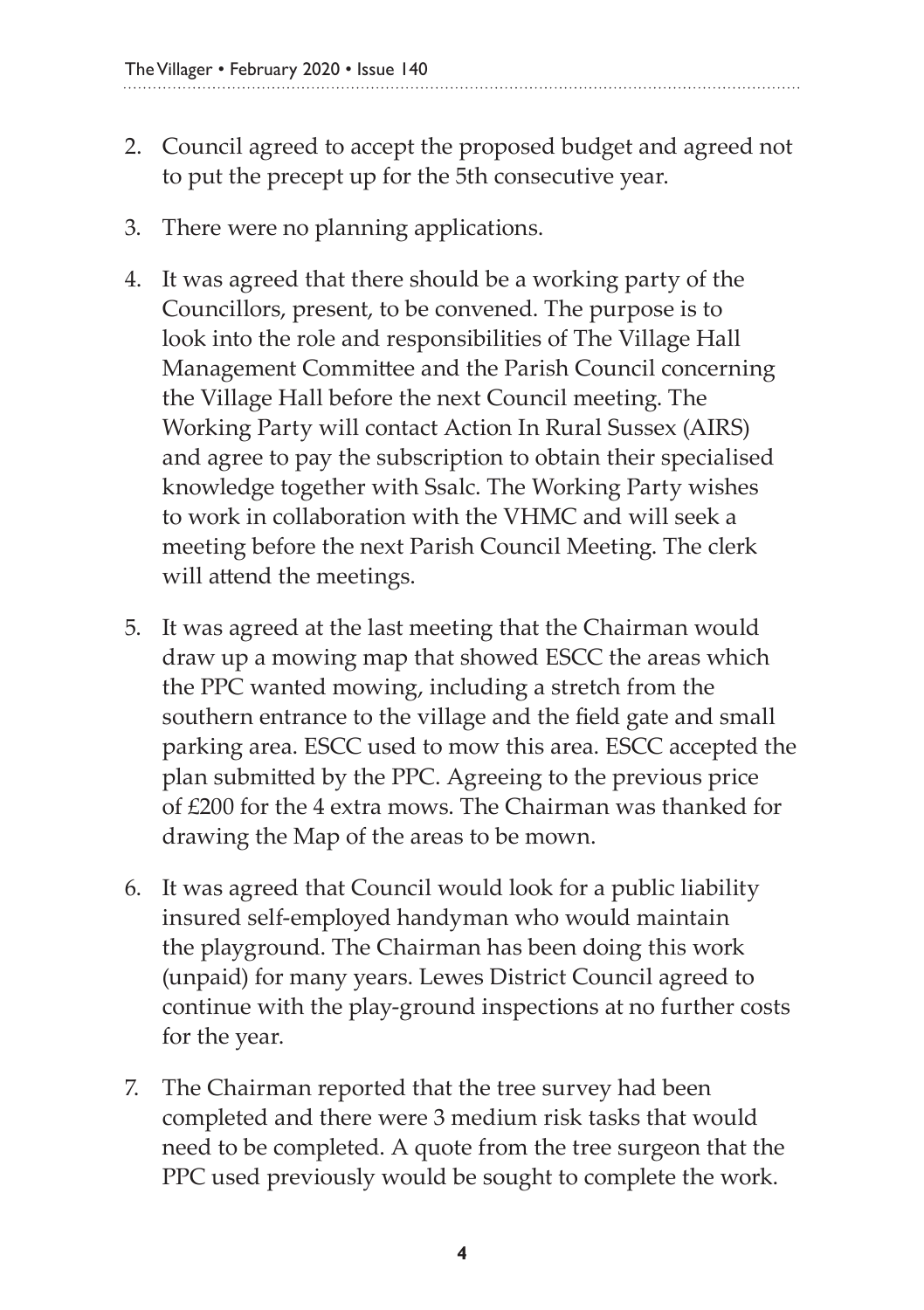- 8. Council had no objection to the Parochial Council's application to put a Tourist Information sign to St Johns Church in an appropriate place.
- 9. The Chairman has a quote to restore the Village noticeboard for £200.00 plus the cost of a special grade varnish. Also, receiving a quote for around £70.00 for the repair or replacement of the fence end post nearest the Village Hall. Council agreed that the work should be completed as soon as possible and agreed to spend up to £300.00. And agreed that the work be done when the weather improved.
- 10. SLR meeting:

Cllr Ridge attended the meeting on the 29th November and asked about the hedge trimming as previously mentioned and that the road surface south of the Village on the C7 be improved as it has been to the north of the village. The PPC has also written to ESCC complaining about the state of the C7 along the Piddinghoe By-pass and requesting that the pot holes be filled.

11. Council agreed the following meetings: 24th March 2020. 19th May 2020 AGM and Council Meeting. 16th May 2020 Parish/Village Meeting. 25th August 2020.

#### *Julian Peterson, Parish Clerk, Piddinghoe*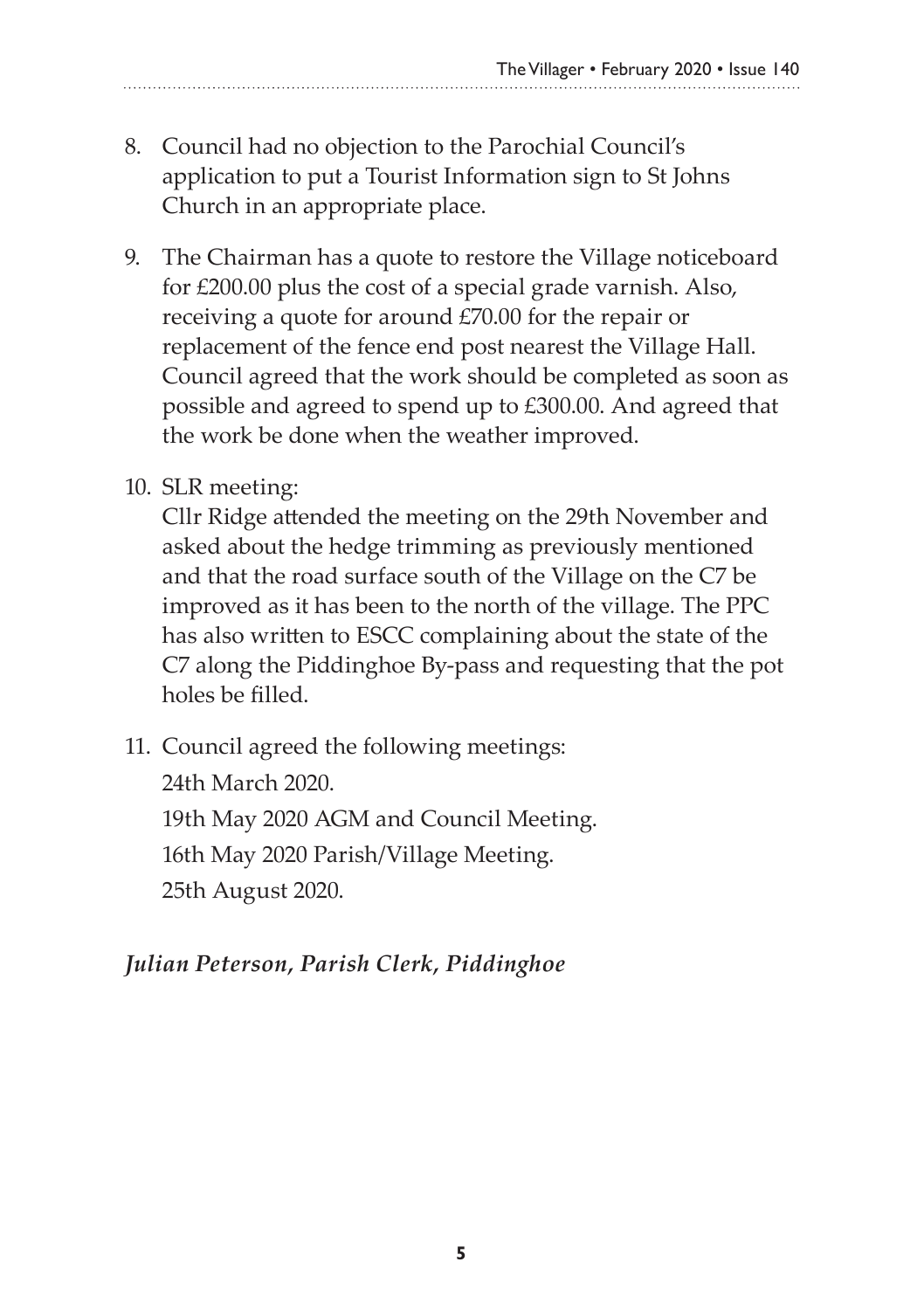## **THE LEWES FUND**

Thanks to the generosity of its many donors, the Lewes Fund, which was established in 2012, has now given out nearly £70,000 in grants to over 30 local groups in Lewes and the surrounding villages. This year we have been able to support more local community groups, their members and volunteers, by giving grants to:

- Culture shift
- Ouse Valley Cycle Network
- Greenhavens
- Go Local Repair Café

We would like community groups in your area to be aware that we have grants available. In 2020 we will be considering grants for small sums, normally under £2,000, three times a year (closing dates 10 Jan, 1 May, 11 Sept), with the third, September, round also considering applications for larger sums.

Applications should be made via the Sussex Community Foundation (SCF) web site:

*http://www.sussexgiving.org.uk/apply-for-grants/how-it-works*

If you have any queries regarding the application process, you can call Adrian Barrott at the SCF, who is managing the application process, on 01273 409440.

If you would like to know any more about the Fund, and indeed if you know of anyone who wishes to make a donation to the Lewes Fund, then please do not hesitate to contact me.

Richard Pearson Chair, Lewes Fund *www.lewesfund.org.uk*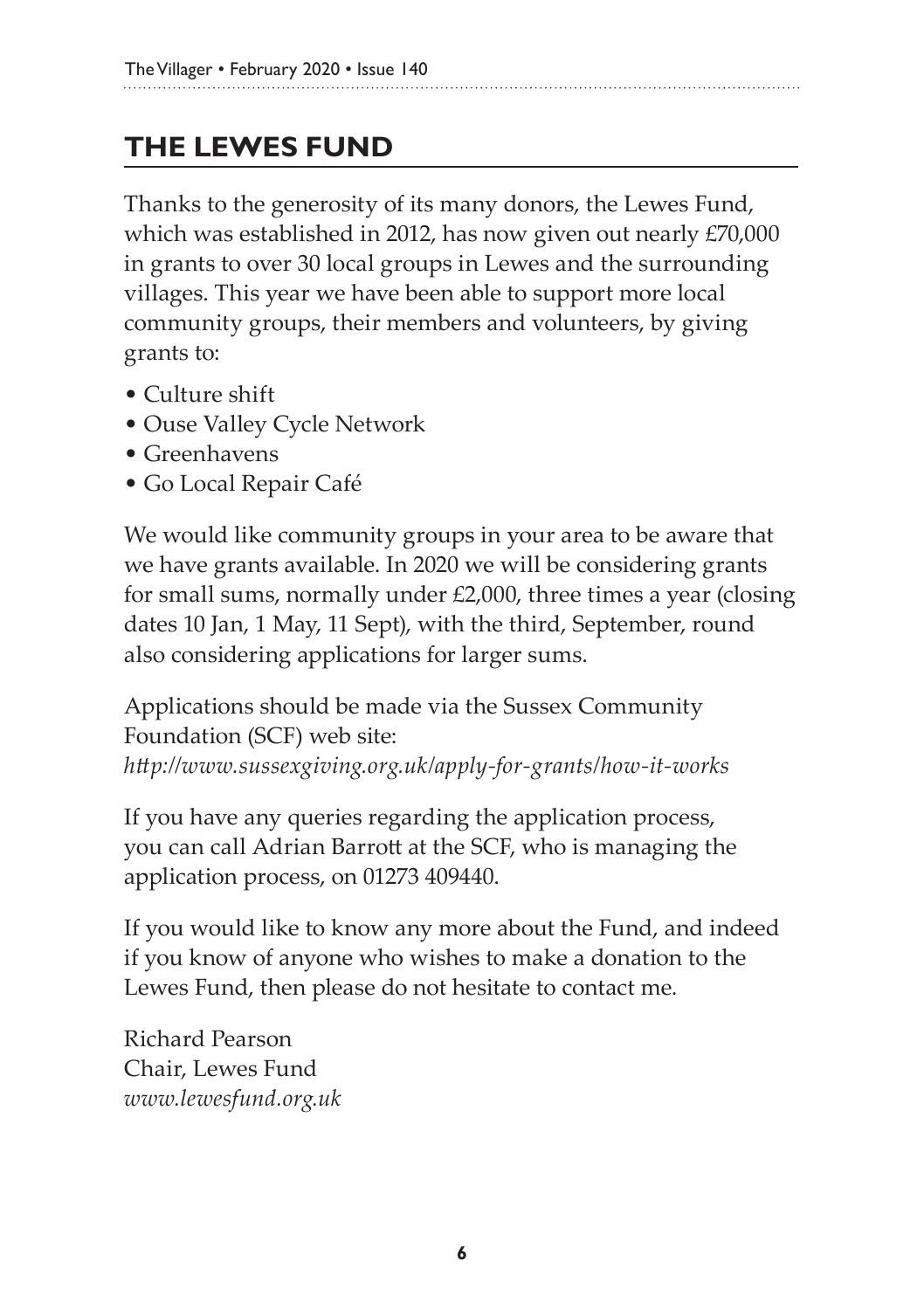## **FILM NIGHT FROM CORNWALL AT the VILLAGE HALL**

From Scottish Highlands to Spanish mountains, Film Night has provided some diverse locations lately and that will continue in our next show, 'Fisherman's Friends', set on the Cornish coast, when it hits our big screen on Friday February 21.

An anticipated large attendance emerged for 'Whisky Galore', the old-time Elstree Studios comedy in late December when 'a wee nip' was promised within the £3 entry fee. Yet at the end there was still liquid left in the bottle (which we stored) shaming those unkind souls who may think our local entertainment all depends on alcoholic consumption! It was actually a funny film, undemanding mentally, and it helped maintain the mood for Christmas celebration. So we thank Isla for recommending.

Bert Cutts, from Seaford, regularly supports Film Night and requested the Spanish Civil War adventure/romance 'For Whom the Bell Tolls' in January. We were happy to comply despite discovering it was a marathon 2 hours 50 minutes long, possibly putting people off. It had a false start, too, as it took us a while to realise that the opening ten minutes of just soundtrack without imagery was deliberate. However, this significantly historical movie, the 25-year-old Ingrid Bergman's first in 'Technicolor', inspired several among the dozen who attended to tell me afterwards how much they enjoyed it.

Our next presentation is more modern, released in 2019 to favourable reviews, with a cast of familiar faces that you will recognize but maybe not know their names. The 'Fisherman's Friends' story is fun for all but it sadly espoused real-life tragedy which I will reveal on the night. Come and see it.

*Bill Pierce* 

*E: piercewilliam991@gmail.com*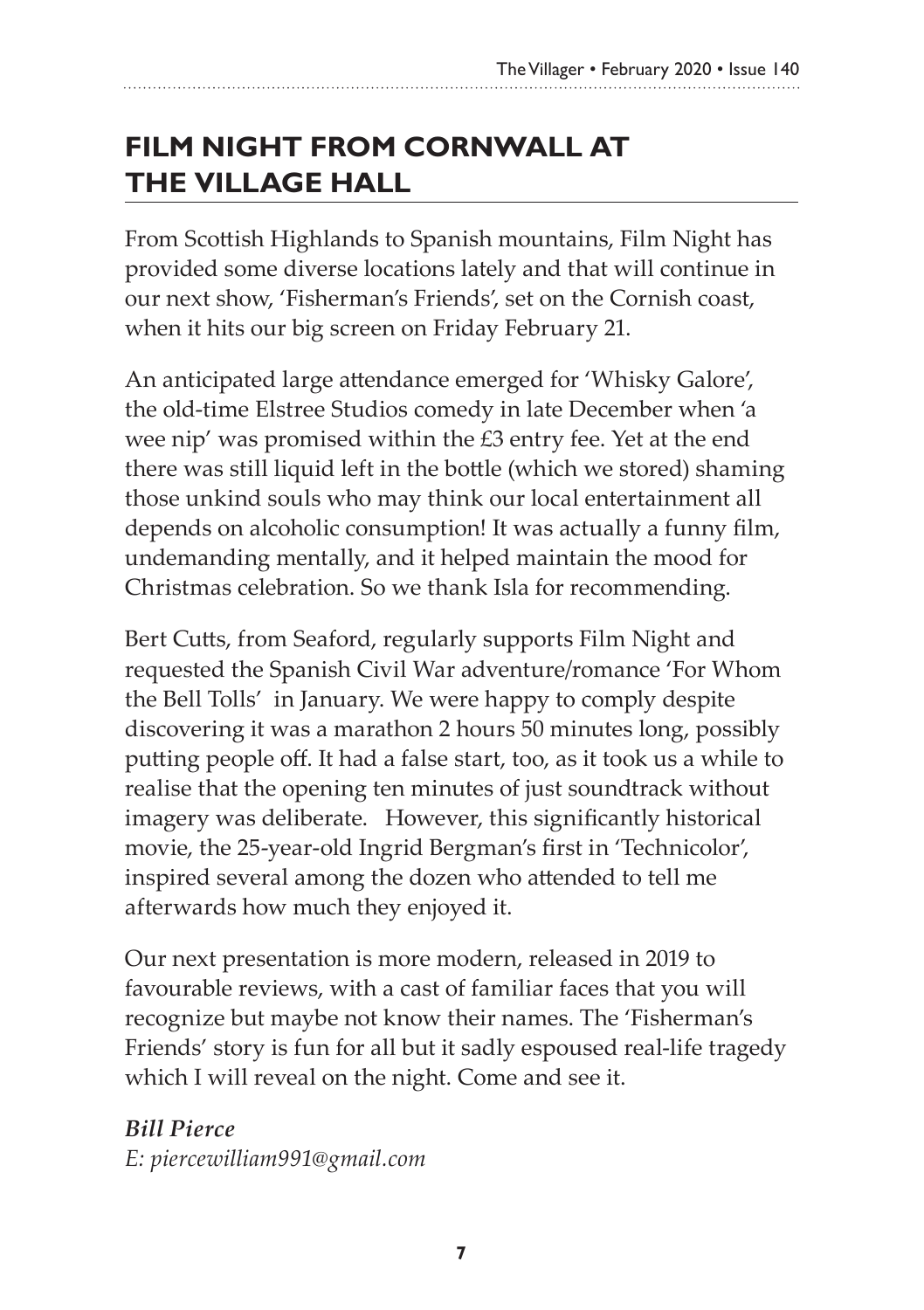## **THE ROYAL OAK SURVIVORS**



Our village pub closed in 1992 as a result of a fire.

Many of you will remember the Royal Oak Survivors from its inception in 1997. A team of volunteers would open the village hall as a pub for the day, and many good times were had with well supported events throughout the years, usually involving food and always a licensed bar.

Times have changed and now, with many new and enthusiastic villagers in Piddinghoe, we believe it is time to re-invest in our community spirit.

The ROS has recently been reinvented and renamed: **The Royal Oak Revivers**.

The existing team is interested to hear from anyone keen to share ideas and become involved planning a diary of events and to commit time and energy to this end.

I will be hosting a meeting during March at 'Byways' to discuss all this.

If you like the sound of it, please email me with your contact details: *angelaridge7@gmail.com*

Thank you!

*Angie Ridge*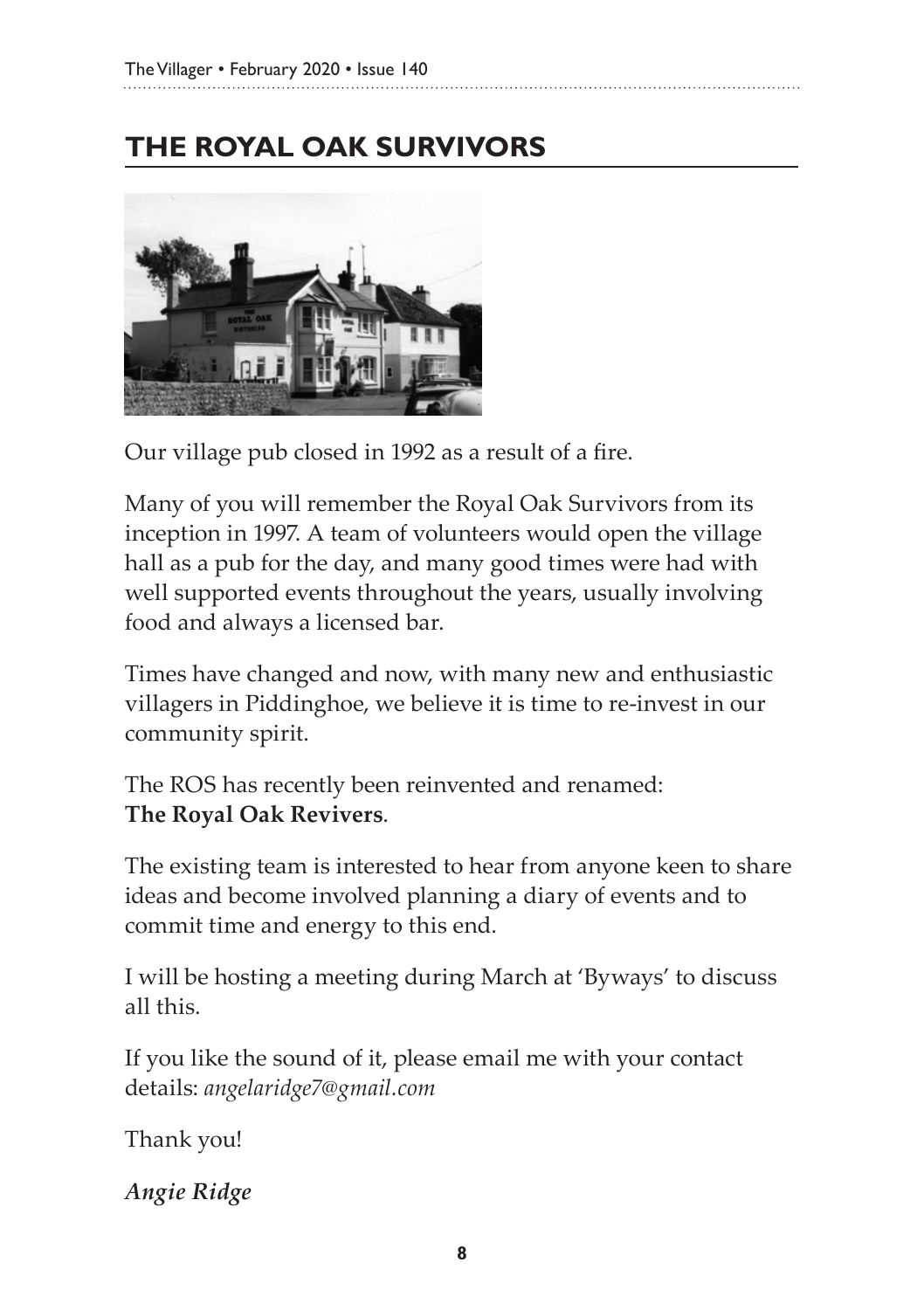## **New Year's Eve**



Thanks to Marcia and David (W) and Carolyn and Dennis, many villagers enjoyed seeing in 2020 together at the New Year's Eve party in the village hall. With disco equipment kindly loaned by Neil, David discovered his inner DJ (with a little help and heckling from Dennis and emergency tech back up from Dave A), while the rest of us danced as if we were teenagers again. There's nothing like a good bop with your friends and neighbours to rekindle that old spirit of fun and make you forget your troubles.

Food was plentiful and varied with contributions from Marcia and Carolyn, as well as our new neighbour, Rachel.

I'm not sure there are many communities where every single person in the room merits a kiss and/or a hug at midnight... but maybe that was just the combined effects of endorphins and alcohol! Whatever it was, a great evening was had by all.

As we had to get up reasonably early the next day we tore ourselves away at about 1.30am, but apparently the party went on for another hour. No doubt many of us started the new decade with sore feet and possibly sore heads, but more importantly a sense of enthusiasm for what 2020 in Piddinghoe might bring.

#### *Sue Massey*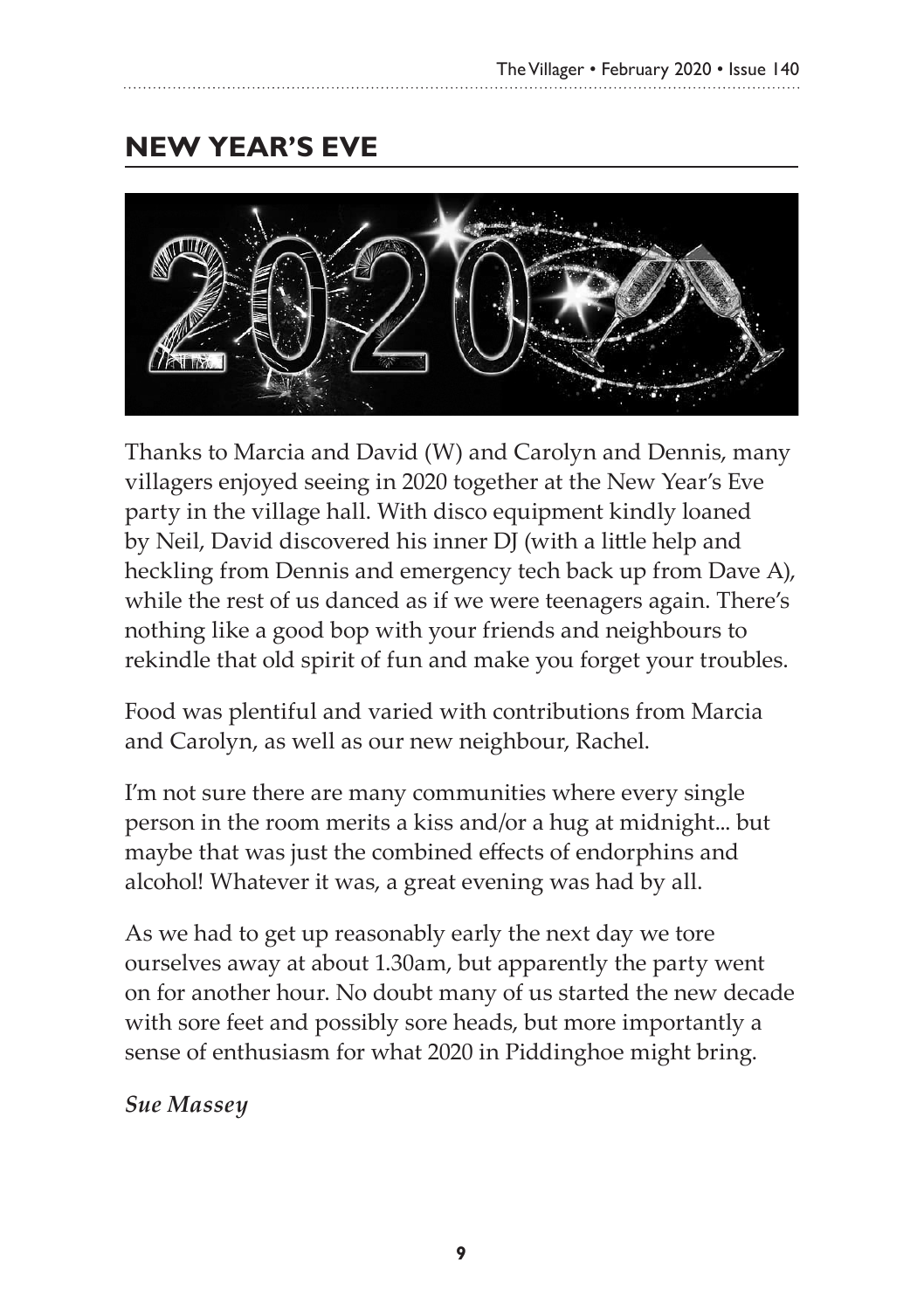## **NEWCOMERS TO PIDDINGHOE**

*On behalf of the village we'd like to extend a very warm welcome to several new neighbours.*

#### **Katy Viflic, Flint Cottage**

Katy came from Lewes which she loved but hated the parking and found her garden rather unsatisfactory. She remembers walking into the garden at Flint Cottage and falling in love with it immediately when she viewed the property. Katy has two grown-up daughters, both living in Lewes. One is autistic and lives in Supported Accommodation but visits Katy regularly. During the week Katy works full time at the University of Sussex in Student Support. She provides students with financial advice, which has become much more complicated now that Grants have gone. Living with Katy is Mouse, her remaining cat. Very sadly, her other cat, Taffy, disappeared shortly after moving in here. Katy says, 'The welcome here has been lovely. Thank you Piddinghoe.'

#### *Gill Davies*

#### **Rachel and Dave, Shepherds Close**

After lying empty for a year, Midwynde in Shepherds Close finally welcomes its new owners, Rachel and Dave, who moved in with their black whippet, Aysha, just in time for Christmas. Rachel is a massage therapist and caterer of plant-based food; Dave is an electrician specialising in commercial microwaves. They're both working hard on the house and garden but are also keen to get involved in social events in the village, so if you haven't already met them walking the dog, you're bound to bump into them soon.

#### **Julia Noakes, Brookside**

Not strictly a 'Newcomer', Julia Noakes returned to Piddinghoe in October when she moved into Brookside – next door to our bird expert, Julia Clayson.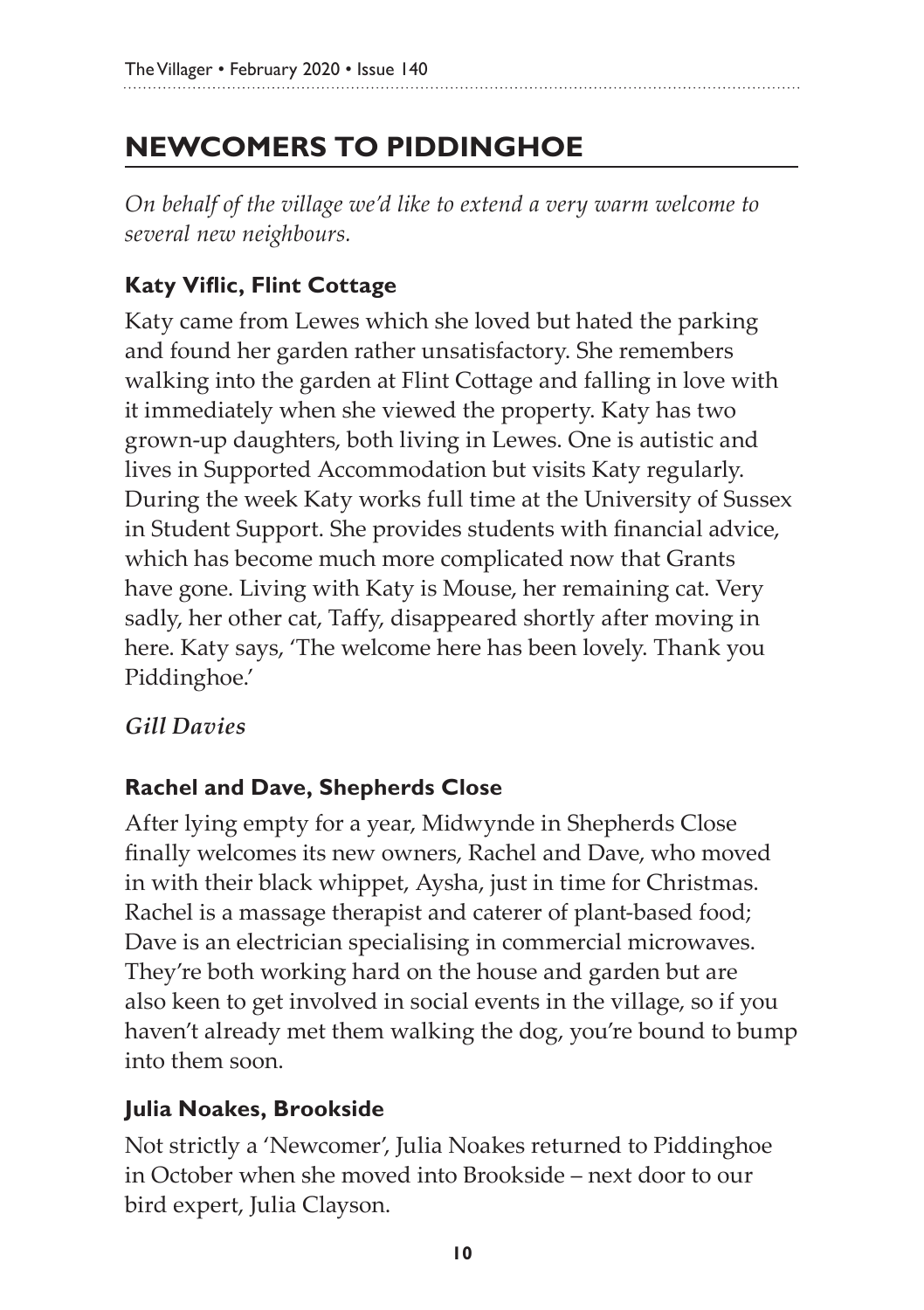After living in the Old Forge for 10 years in the early 2000s she moved to India – where she worked as a psychologist for India Standard Chartered Bank – then to the Bahamas and eventually to Lewes but she says Piddnghoe lured her back. She spotted the bubblegum-pink house in Brookside was for sale and there followed a lengthy negotiation process, during which time many of us were pleased to see that the house was repainted grey.

Julia is very happy to be back and gets on very well with her immediate neighbours. She's looking forward to getting more involved in village life and says she'd like to reassure people who may have known her as party animal 'Naughty Noakesy' that she's calmed down a lot now!

*Sue Massey*

## **PIDDINGHOE BOOK CLUB**

#### **February meeting**

Date: Thursday, February 13 at 14.00 Venue: Justins, Village Green Host: Rita Brown Book: The Poisonwood Bible Author: Barbara Kingsolver

Nathan Price, a Southern Baptist preacher, takes his wife and four daughters to a remote mission in the Congo. His aim is to convert all to Christianity, come hell or high water (or mosquitos, ants, parasites, lions, civil war). Things do not go well for the Price family.

More details from Christine: ccbentham@gmail.com or 07944 577774.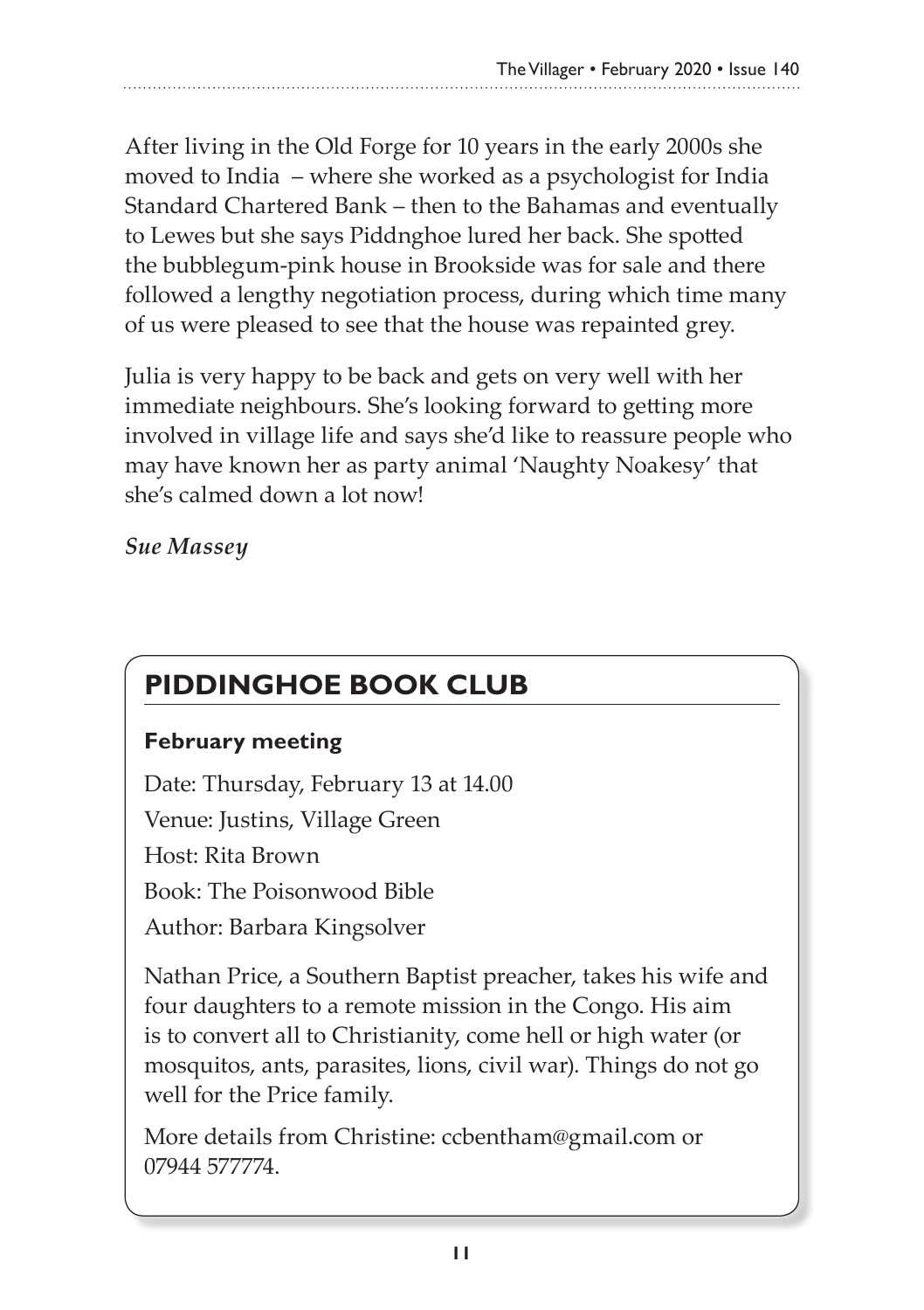## **SAINT JOHN'S CHURCH PIDDINGHOE**

I love marzipan! My second favourite variation is as a topping on an alcohol-infused Christmas Cake and then, to surpass even that, marzipan in and on a Simnel Cake.

When I was a child, growing up in South London, there were few treats, but my Mother was an excellent cook and her Simnel Cake recipe had been handed down by her mother and grandmother before her. Marzipan was at the very centre of the Cake, sandwiched as a filling between two layers of rich fruit, baked in the oven so that the sweet centre became slightly caramelised. When the Cake was cold, a few days before Easter, more marzipan was rolled out to cover the top and the remainder used to make eleven balls, decorating the very edge.



 I learned the symbolism of the Cake's construction when I was older: the three layers - fruit, marzipan, fruit - to indicate the three days that Jesus was in the Tomb; the eleven balls to represent the Apostles remaining after Judas Iscariot had committed suicide between the Crucifixion and the Resurrection; and the sweetness of the marzipan to show the new life that Easter brings.

The association between Easter and the Simnel Cake is, in fact, relatively modern, since it was these Cakes that Girls in Service, from the 17th Century onwards, were allowed to bake in the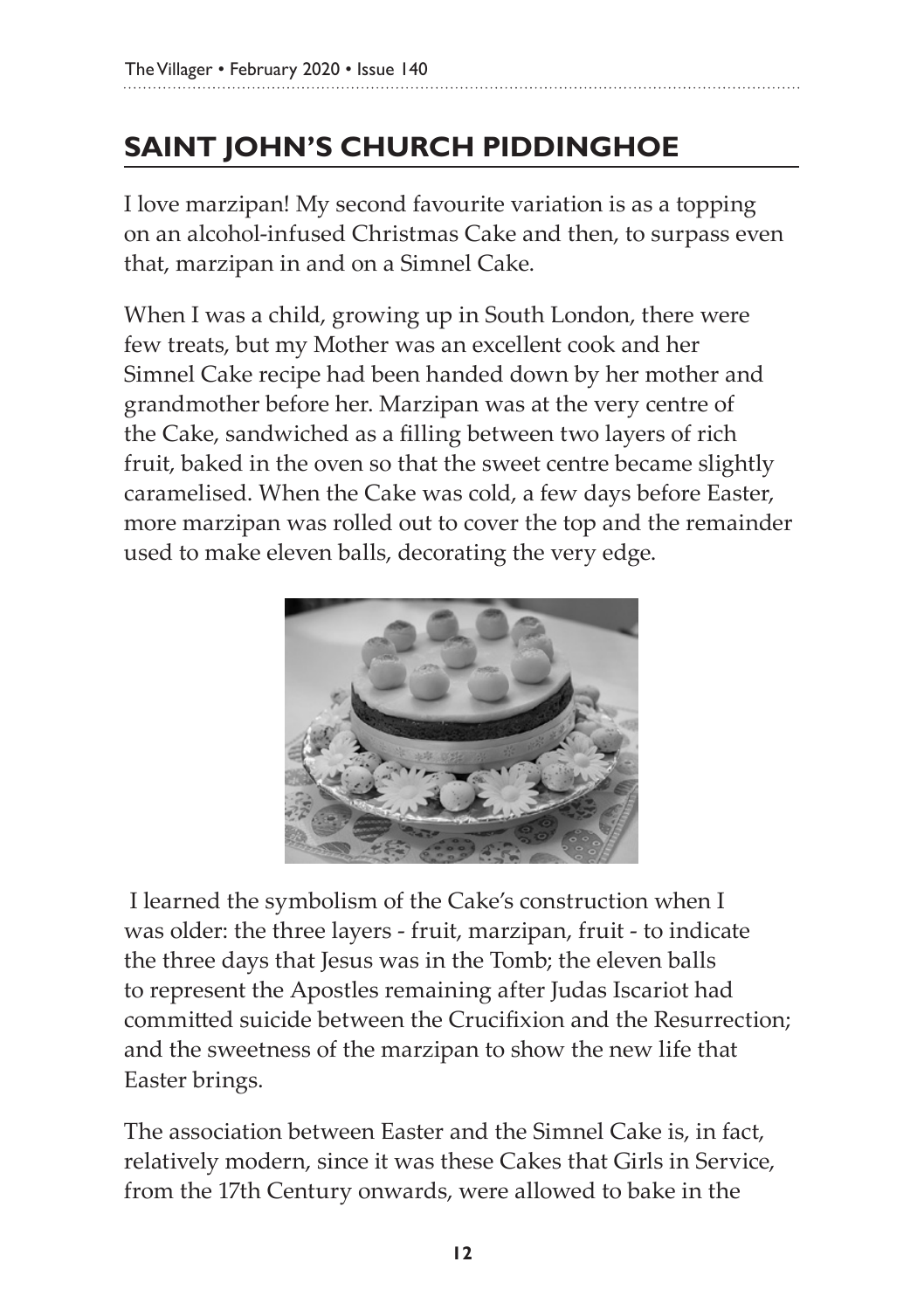kitchens of grand houses and take to their Mothers on their oneday-a-year holiday - the Sunday we now call Mothering Sunday, formerly known as Lautere Sunday, which falls in Lent.

Lent now looms and with it comes both the longer days from which the word Lent derives but also a period of austerity. The practice of Lent abstinence is not exclusive to Church goers: many others choose to give up something for the forty days, not including the Sundays, which mark the run-up to Easter. Fasting, so much a part of Christianity in Mediaeval England, was strictly observed and needed respite periods to make it manageable; and so, on the seventh day of the week, the fast could - and can - be broken.

Lent and Advent, the Season before Christmas, mirror each other. Both penitential, purple Seasons contain one Sunday when the indicating liturgical colour is rose, a lifting of the austerity that traditionally accompanies them both. Lautere or Mothering Sunday, falling on the fourth Sunday in Lent, is that rosecoloured Festival, now almost imminent.

Saint John's owns a rose coloured Altar Frontal and Pulpit Fall. They may only be used twice a year, but they are beautiful and cheering, breaking up the tedium of both Advent and Lent and representing the joy that accompanies the Festivals that follow these penitential Seasons: Christmas and Easter.

On March 22 we shall mark Mothering Sunday with a forty minute Theme Service, during which we shall think about and give thanks for our own Mothers and for all those who fulfil a caring role; for our Mother Church, the Cathedral at Chichester, and for Mary, the Mother of Jesus. There will be small posies of flowers for any Child present to give to their Mother, and Refreshments after the Service.

Please do join us.

*Mary Sitwell*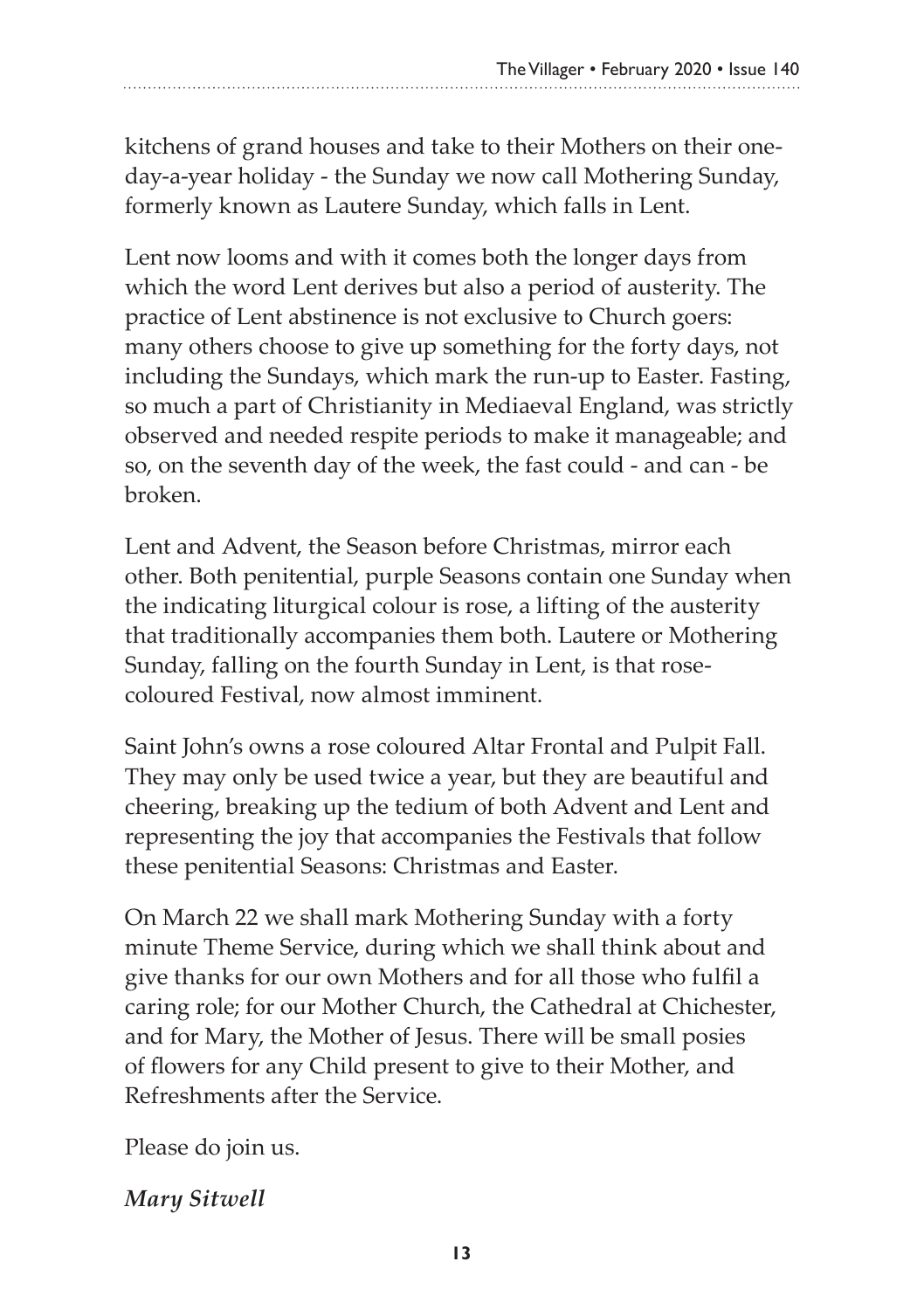## **GRASS ROOTS**

#### **Concerning January 22**

Potentially an unremarkable day, unless it is your, or someone else's, birthday, or an anniversary date maybe. But for me in 2020 it must be the date to settle down to write my article for *The Villager*.

Curiosity spurred me on to look up this date in my books that are written by diarists, authors and essayists, and together with my research on the internet, I discovered the following collection of snippets and interesting items.

*'Ice on the roads bears horse and man. Vast halo round the moon.'* (Gilbert White, 1769, Hampshire)

'*Brother dined with us. Neck of pork roasted. He put the blind down a little. Sun began to weaken the fire.'*  (Richard Hayes, 1778, Kent)

*'How do you like this cold weather? I hope you have all been earnestly praying for it as a salutary relief from the dreadfully mild and unhealthy season preceding it, fancying yourself half putrified from the want of it, and that you now all draw into the fire, complain that you never felt such bitterness of cold before, that you are half starved, quite frozen, and wish the mild weather back again with all your hearts.'* (Jane Austen, 1801, Hampshire)

*'Mr Dixon by agreement came to dine, to give me an account of his success with Mr Wheatly, for his daughter for my brother; and in short it is, that his daughter cannot fancy my brother because of his imperfection in his speech, which I am sorry for, but there the business must die, and we must look out for another.'* (Samuel Pepys' Diaries, 1662)

*'Sunday. A cold raw frost fog, dark and dreary... the chapel bell tolled out sharp and sudden through the white mist to give notice of the service a quarter of an hour beforehand. The hedges were hoary with*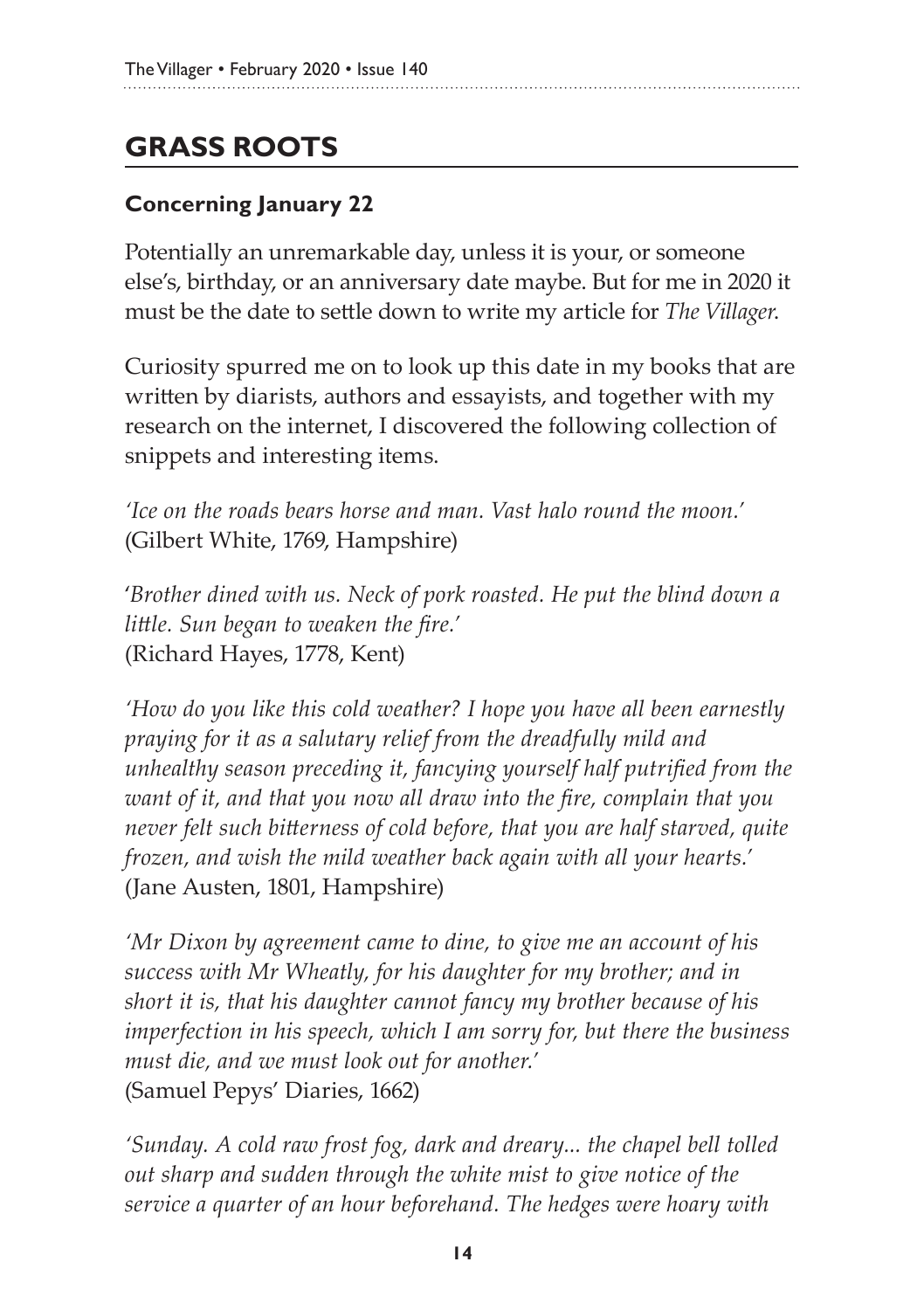*rime and frost and the trees were hailing large pieces of ice down into the road. Few people in Chapel....I thought the markers in the Bible and Prayers had suddenly become very short, and after service Wilding the Clerk told me the church mice had eaten them off.'* (Diaries. Rev. Francis Kilvert, 1872, Radnorshire)

*'I count Edward Thomas as one of my favourite poets. In fact 'Adlestrop' is one of the only two poems I know by heart. (The other being Shelley's 'Masque of Anarchy ',learned in a punky rebellious teenage phase.) When Thomas was asked by Robert Frost why, at the age of thirty five, he was going off to fight in the First World War, he bent down and kissed the earth of England. "Literally, for this" he said. I would do the same if asked.'*

('Meadowland' John Lewis-Stempel, 2014, Shropshire)

And to conclude, on this day in....

**1575** Queen Elizabeth I grants Thomas Tallis and William Byrd music press monopoly.

**1901** Queen Victoria died, aged 81, at Osborne House in the Isle of Wight.

**1959** Mike Hawthorne, English racing driver died aged 29 in a road accident.

**1971** John Lennon and Yoko Ono record 'Power to the people'.

**1992** Rebecca Ridgeway became the first woman to row around Cape Horn in a canoe.

**2015** Survival Expert, Ray Mears, who was due to make at least £10,000 as a speaker at the Camping, Caravan and Motorhome Show was sacked after he chose caravans as one of his pet hates on the TV show 'Room 101'.

*Angie Ridge*  (22 January 2020)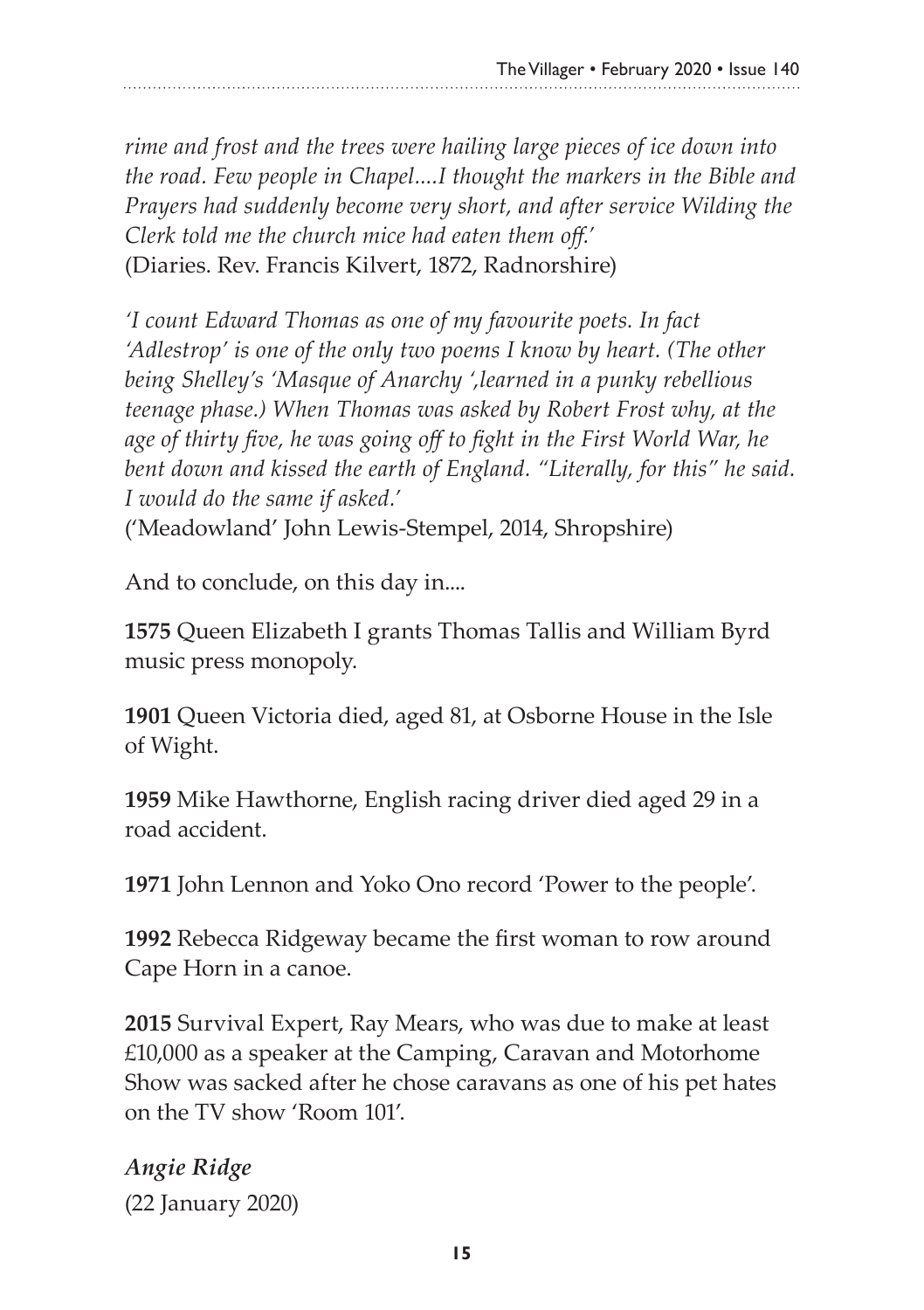## **Piddinghoe PROPERTIES**

#### **Old Vicarage**

An official report purported to be a character appraisal of the village of Piddinghoe dated November 2006 states that there are 19 buildings within the conservation area of the village, most being Grade 2 and the Church being Grade 1. The earliest were timber framed replaced by flint in the 19th century and the later properties were constructed in flint from the beginning. The earliest is thought to be Old Vicarage, first mentioned in a document dated 1258. Although much altered, a piece that is thought to be the original building is still visible under the stairs.

The main house as it is today was originally two cottages, the earlier one dating from the early 14th century, with a later addition being built in the early 18th century. Both cottages were used as separate dwellings. There is a fascinating document - a petition to the Bishop of Chichester from the brother of the late incumbent of the benefices of Piddinghoe and Telscombe, which were then held together by 'disposition' - requesting that they become a 'legal union'. He declares that Piddinghoe Vicarage is inadequate for the requirements of a new incumbent and Telscombe rectory would be much more suited to his needs. He adds that the population of Piddinghoe is some 237 souls, the village being bordered to the east by the river Ouse and 'the people living there suffer greatly from the ague'. The document is signed by George Hutchins, declaring he is entitled to take over the living from his late brother. This obviously met with approval and in 1727, the Vicarage ceased to be used by the vicar and was divided into two.

In 1967, the later cottage which had been tenanted and neglected was vacated and was threatened with demolition. (During the early years of the 19th century the building was acquired by the Pelham family, the earls of Chichester, so it seems they had not been very attentiveand caring landlords.) Fortunately the owners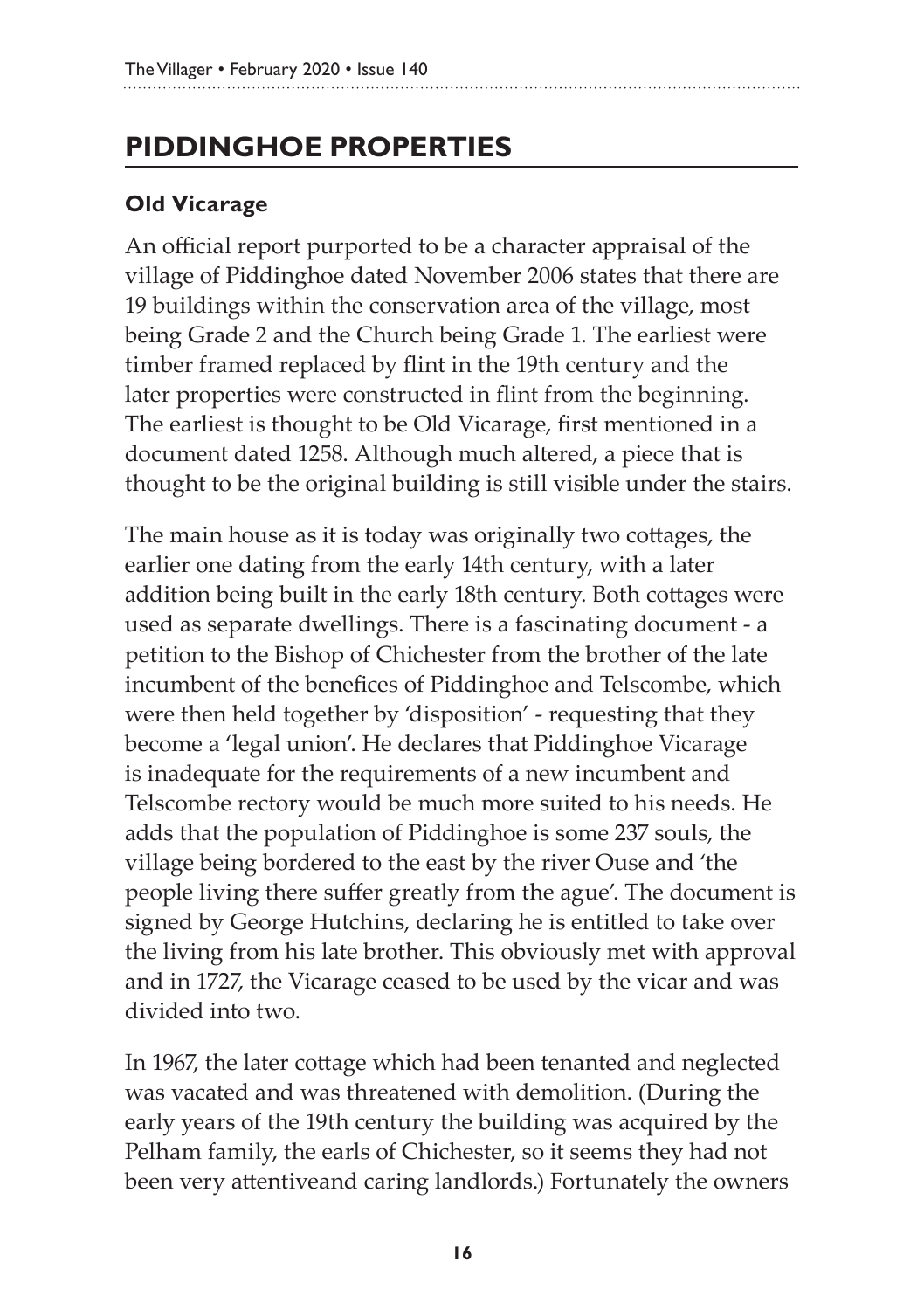of the original cottage took possession and extensive repairs were carried out. A north wing was added and the two cottages were then merged.

The house as it is today has been much altered, not surprisingly given its very long history and the varying requirements of numerous occupants. The original building had a thatched roof, as did some other aged village houses, which was removed when the addition was built.

Fortunately, very detailed reports exist of subsequent alterations and of the interesting 'finds' which emerged whilst they were carried out. Amongst a treasure trove of documents and photographs exists a very faded picture of Mrs Phyllis Combs in her 'prize-winning front garden' in 1906. Behind her is the newly erected 'Parish Room' used for meetings and other community events for the next 50 years.

Today, Old Vicarage stands four-squared and resolute and ready to withstand whatever the next few hundred years might throw at it.

#### *Sheila Redman*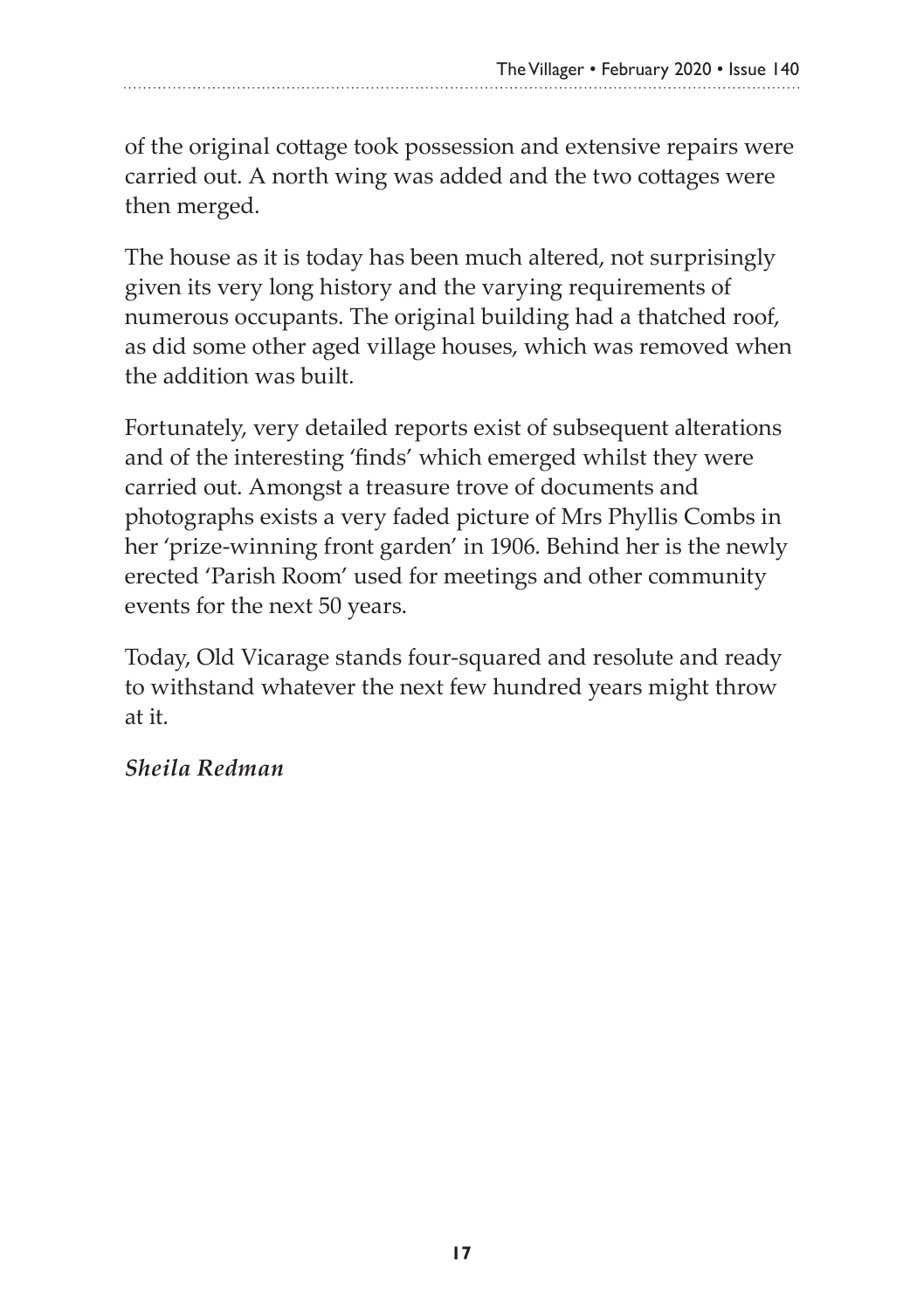## **PIDDINGHOE BIRDS**

#### **The Goldfinch (Carduelis carduelis)**

The Goldfinch is a small colourful bird of the Finch family and is native to Europe, North Africa and Central Asia.

'The Goldfinches on the railway paling were worth looking at A man might imagine then Himself in Brazil And these birds the birds of paradise.'

*(from 'The Great Hunger' by Patrick Kavanagh)*



Probably one of Britain's most colourful resident birds, and smaller than the Chaffinch, Goldfinches quite frequently visit my bird feeders, and are always a pleasure to see. With their spectacular plumage - red face, black and white head, white belly, yellow wing bars, and black and white spotted tail - they are not hard to identify. Females are generally the same but duller in colour.

The Goldfinch is a seed and insect-eating bird. It uses its long beak to extract seeds from teasels and thistles as well as other plants – dandelion, burdock, etc - and of course, it often visits bird tables. It is a sociable bird, usually to be seen with other Goldfinches. Its habitat is varied: parks, gardens, rough ground, orchards, anywhere with bushes and trees.

The female Goldfinch makes a neat, well-constructed nest of moss, wool, hair, and any other available materials, usually built high on the branch of a small tree and precariously, at the end of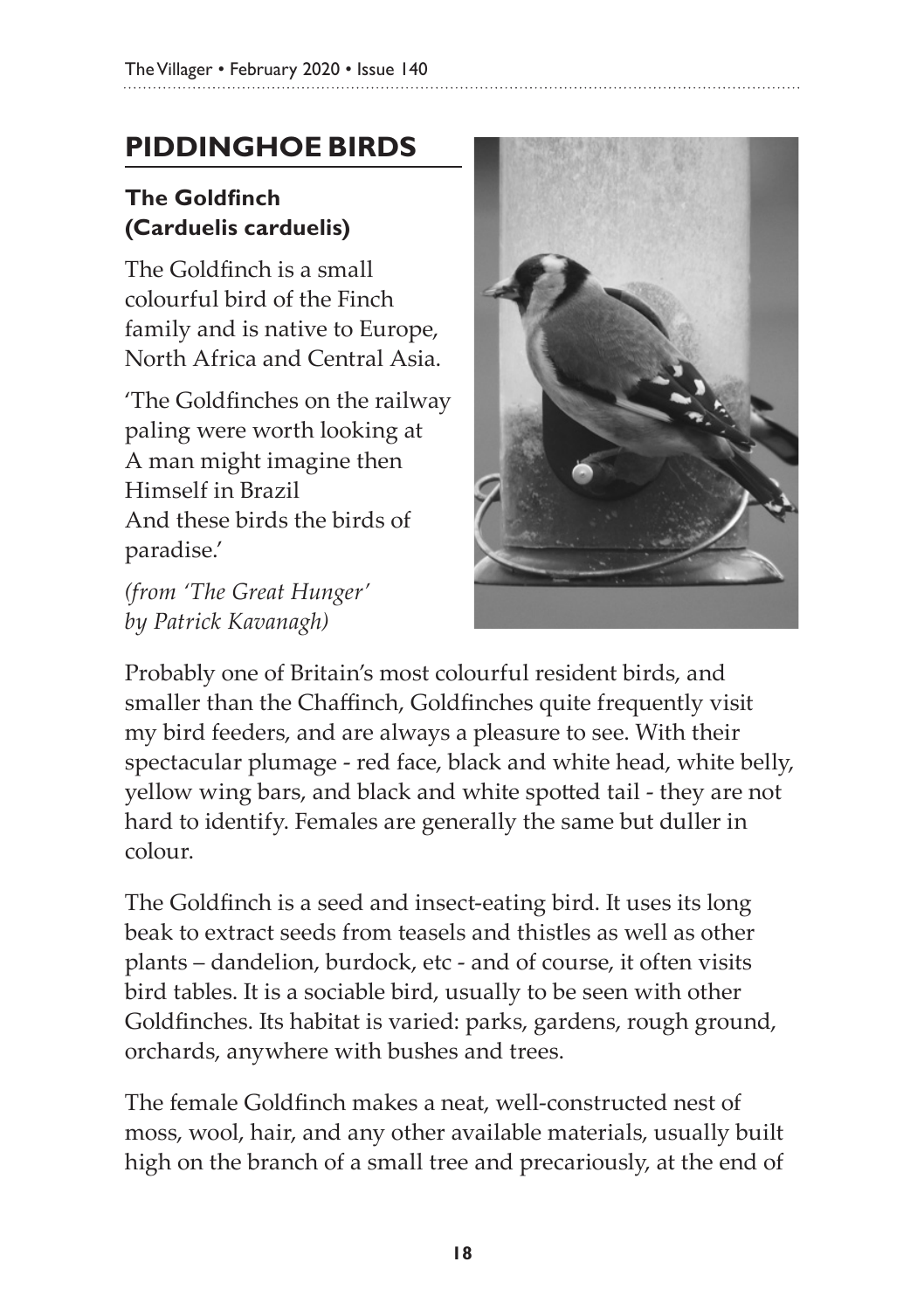a branch. Four to six eggs with pale blue and red markings are laid. Incubation then takes 11-13 days. Upon leaving the nest, the young are fed by both parents for about a week.

In winter, Goldfinches flock together in what are called 'charms', sometimes in large numbers. I have seen a 'charm' of 100 or more in northern France and a memorable sight that was! Some Goldfinches are permanently resident here and others make a short migration to France, Spain, or Belgium. The song of the Goldfinch is a melodious 'liquid tinkling with trills', and its call announcing its presence is a 'whit whit.' Their distinctive song made them very attractive as cage birds.

In the 19th century, thousands and thousands of goldfinches over Europe were trapped and sold as cage birds. It was fashionable then to own a bird in a cage. Reporting in the 'Zoologist' in 1860 a Mr Hussey estimated 'the annual capture of this species near Worthing at about 1,154 dozen (almost 14,000) nearly all cocks'! As a consequence of this, numbers of Goldfinches were much diminished. The arrival of the RSPB stopped the trade and from the 1930s a recovery took place.

In conservation terms, goldfinches are now still doing well, and their numbers have remained stable, partly due to the use of seeds on bird tables such as Nyger, and sunflower kernals. The outlook now looks good for these birds.

'I love to see the little goldfinch pluck The groundsel's feathered seed, and "twit twit" And soon in bower of apple blossoms perch'd Trim his gay suit, and pay us with a song. I would not hold him pris'ner for the world.

*(Hurdis: 'Village Curate')*

*Julia Clayson*